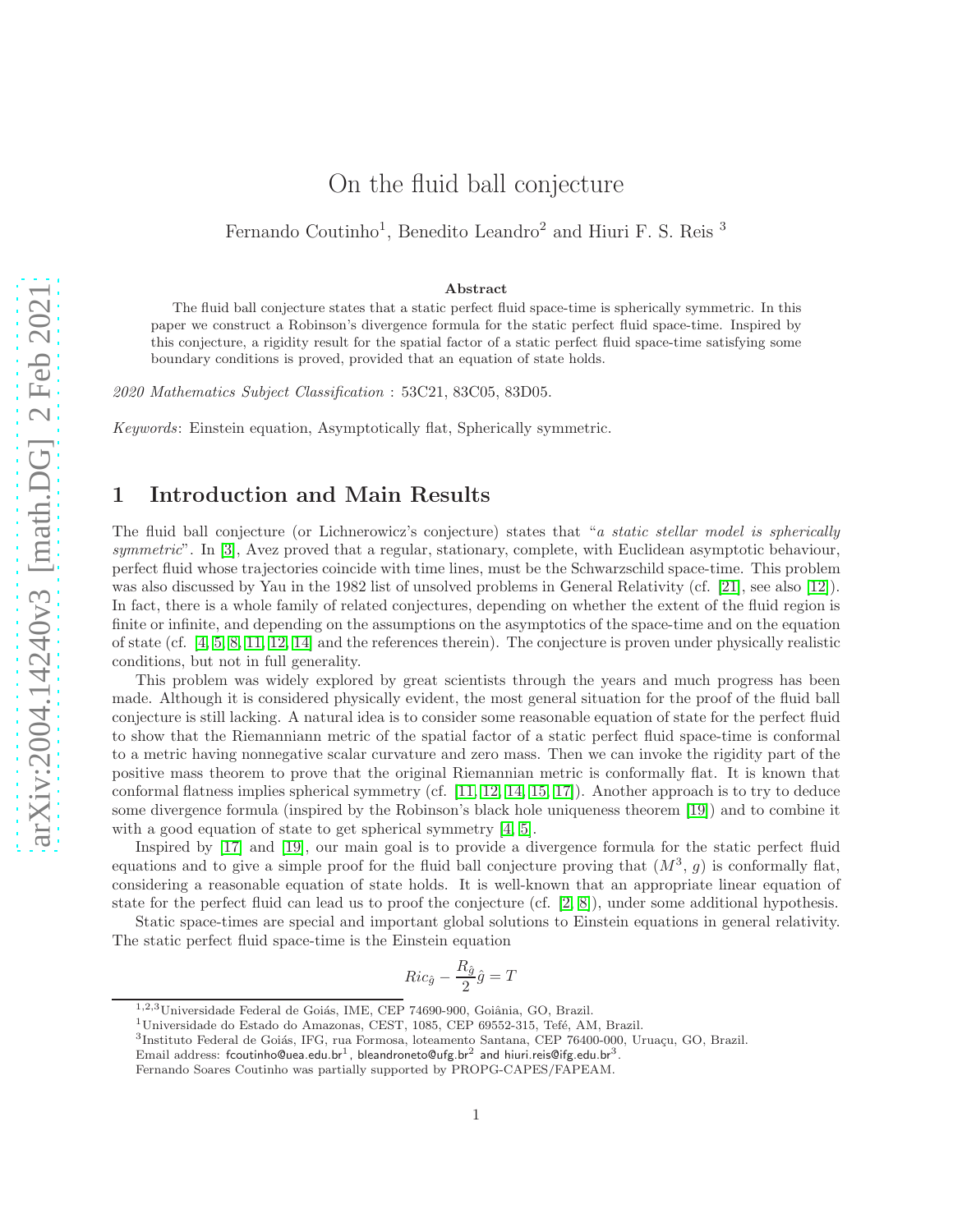with perfect fluid as a matter field and static space-time  $(\widehat{M}^{n+1}, \hat{g}) = M^n \times_f \mathbb{R}$ , such that the warped metric (cf. the warped product formulas in [\[18\]](#page-11-5)) is given by

$$
\hat{g}(x, t) = -f^2(x)dt^2 + g(x),
$$

where  $(x, t) \in M \times \mathbb{R}$  and  $(M^n, g)$ , is an open, connected and oriented Riemannian manifold. The energymomentum stress tensor of a perfect fluid is  $T = 8\pi [(\mu+\rho)U_iU_j + \rho\hat{g}]$ . Here,  $Ric_{\hat{g}}$  and  $R_{\hat{g}}$ , stand for the Ricci tensor and the scalar curvature for the metric  $\hat{g}$ , respectively. Moreover,  $\mu$  and  $\rho$  are bounded measurable functions and  $U_i$  is a unit timelike vector field. Note that  $\mu$ ,  $\rho$  and  $f$  are independent of t. These functions are called the density, pressure and lapse function, respectively. In what follows, we characterize a static perfect fluid space-time (see  $[4, 7, 10, 13, 15]$  $[4, 7, 10, 13, 15]$  $[4, 7, 10, 13, 15]$  $[4, 7, 10, 13, 15]$  $[4, 7, 10, 13, 15]$  for instance).

<span id="page-1-4"></span>**Definition 1.1.** A Riemannian manifold  $(M^3, g)$  is said to be the spatial factor of a static perfect fluid space-time if there exist smooth functions  $\mu$ ,  $\rho$ ,  $f > 0$  on M satisfying the static perfect fluid equations:

<span id="page-1-0"></span>
$$
fRic = \nabla^2 f + 4\pi(\mu - \rho)fg
$$
\n(1.1)

and

<span id="page-1-1"></span>
$$
\Delta f = 4\pi \left(\mu + 3\rho\right) f,\tag{1.2}
$$

where Ric and  $\nabla^2$  stand for the Ricci and Hessian tensors for g, respectively. Here,  $\Delta$  is the Laplacian operator for the metric tensor g.

The above definition implies that the scalar curvature R for the metric  $q$  is given by

<span id="page-1-2"></span>
$$
R = 16\pi\mu.\tag{1.3}
$$

From  $(1.1)$ ,  $(1.2)$  and  $(1.3)$  a solution for the perfect fluid equation must satisfy

<span id="page-1-5"></span>
$$
f\mathring{R}ic = \mathring{\nabla}^2 f,\tag{1.4}
$$

where  $\mathring{R}ic$  and  $\mathring{\nabla}^2$  stand for the traceless Ricci and Hessian tensors, respectively. Furthermore, when we assume  $\mu = \rho = 0$  everywhere, we are referring to the static vacuum Einstein space-time. The set  $\{f = 0\}$ is well known to be the horizon, i.e., the event horizon of a static vacuum Einstein black hole. We further remark that  $\{f = 0\}$  may be defined as the set of limit points of Cauchy sequences on  $(M^n, q)$  on which f converges to 0. Moreover, it should be emphasized that it is expected that  $\{f = 0\} \neq \emptyset$ , since a complete three-dimensional static vacuum space-time such that  $f > 0$  everywhere must be trivial, i.e., the warped function  $f$  must be constant and the space-time must be the flat Minkowsky space–time.

Astronomical evidence also indicates that the universe can be modeled (in smoothed, averaged form) as a space-time containing a perfect fluid whose "molecules" are the galaxies. At present, the dominant contribution to the density of the galactic fluid is the mass of the galaxies, with a much smaller pressure due mostly to radiation (see [\[18,](#page-11-5) p. 341]). Considering such background, in [\[13\]](#page-10-9) the authors proved that  $\mu = \rho = 0$  in the set  $\{f = 0\}$ , provided that the dominant energy condition holds (i.e.,  $\mu \ge \rho \ge 0$ ). Furthermore,  ${f = 0}$  is a minimal hypersurface for the static perfect fluid space-time (cf. [\[7,](#page-10-7) [13\]](#page-10-9)). Assuming that  ${f = 0} \neq \emptyset$  we will prove that an asymptotically flat static perfect fluid space-time must be spherically symmetric, if a particular equation of state is satisfied.

In this work we will consider similar asymptotic conditions used by Agostiniani and Mazzieri, Beig and Simon, Künzle, Masood-ul-Alam and Robinson (cf.  $[1, 4, 5, 11, 14, 20]$  $[1, 4, 5, 11, 14, 20]$  $[1, 4, 5, 11, 14, 20]$  $[1, 4, 5, 11, 14, 20]$  $[1, 4, 5, 11, 14, 20]$  $[1, 4, 5, 11, 14, 20]$ , respectively), which are defined as follows.

<span id="page-1-3"></span>**Definition 1.2.** A solution  $(M^3, g, f, \mu, \rho)$  for [\(1.1\)](#page-1-0) and [\(1.2\)](#page-1-1) is said to be asymptotically flat with one end E if M minus a compact set K is diffeomorphic to  $\mathbb{R}^3$  minus a closed ball, and the metric g, the lapse function f, the energy  $\mu$  and the pressure  $\rho$  satisfy the following asymptotic expansions at infinity.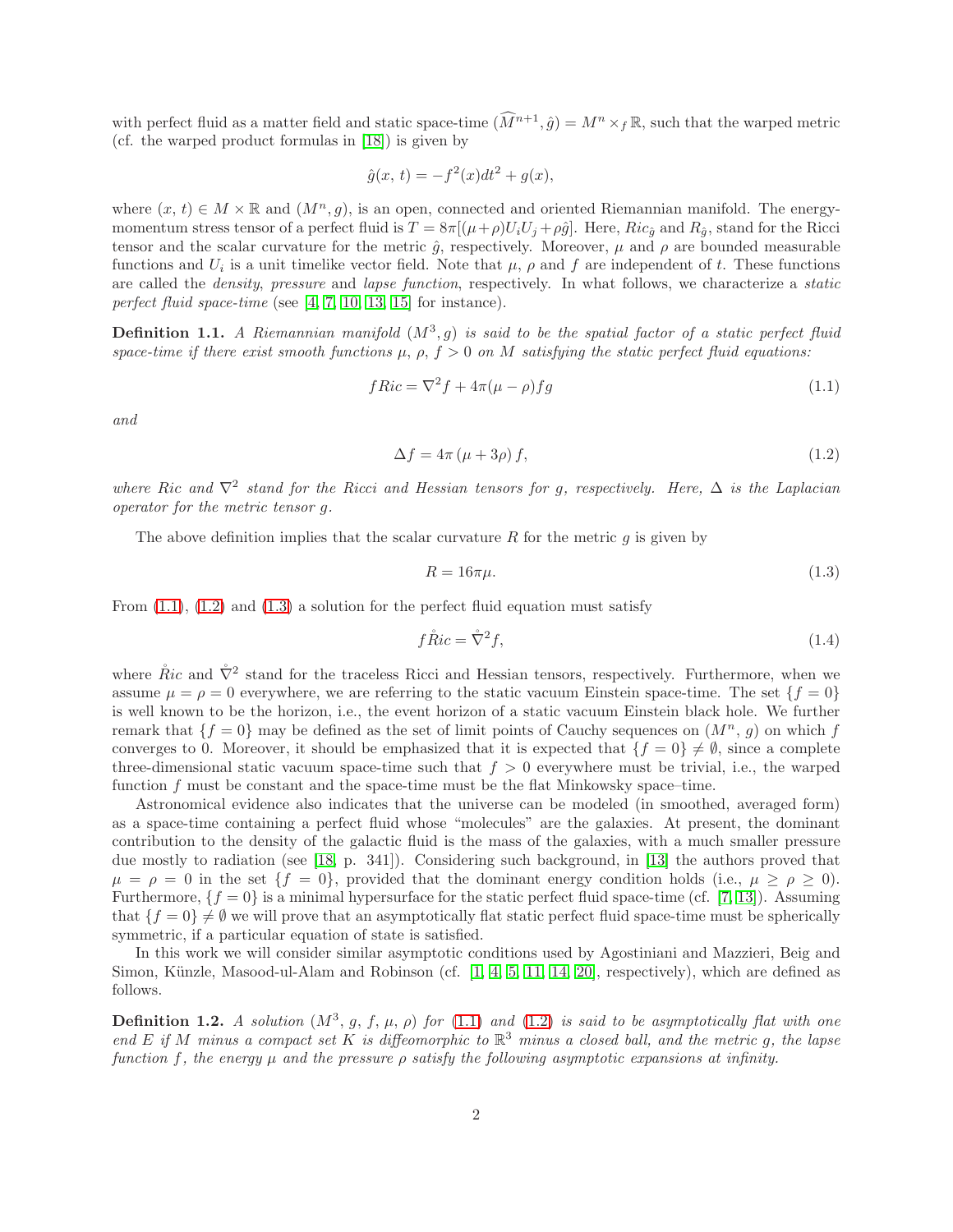(*I*) Let  $r^2 = \sum_1^3$  $i=1$  $x_i^2, x = (x_1, x_2, x_3) \in M$ ,  $\delta$  be the flat metric in which  $\eta_{ij}(x) = o(r^{-2})$  and  $\partial_i \eta_{ij} = o(r^{-3})$ , as  $r \to \infty$ ,

$$
g_{ij}(x) = \delta_{ij}(x) + \eta_{ij}(x),
$$

where  $1 \leq l, i, j \leq n$ .

(II) For  $\omega = o(r^{-2})$ , as  $r \to \infty$ ,

$$
f = 1 - \frac{m}{r} + \omega(r).
$$

Moreover,  $\partial_i \omega = o(r^{-3})$ , as  $r \to \infty$ , and  $\omega''(r) \leq \frac{2m}{r^3}$ , where  $1 \leq i \leq n$  and  $m \in [0, \infty)$  represents the ADM mass.

(III) Consider  $\mu \ge \rho \ge 0$  and  $\mu - \rho = o(r^{-4})$ , as  $r \to \infty$ .

We assume the existence of an interior boundary  $\Sigma$  (non empty), where  $f = 0$  at  $\Sigma$ . Consider  $\Sigma$  compact and such that q and f extend smoothly to  $\Sigma$  (cf. Condition 2 in [\[13\]](#page-10-9)).

#### Remark 1.3.

- 1. The Schwarzschild solution is an example of static space which satisfies Definition [1.2.](#page-1-3) In fact, we are assuming the same asymptotic conditions (Definition [1.2-](#page-1-3) $(I)$ - $(II)$ ) used by Robinson to prove the static vacuum black hole uniqueness theorem [\[19,](#page-11-4) [20\]](#page-11-6). Moreover, the asymptotic conditions assumed in  $(I)$  and  $(II)$  match with the asymptotics assumed in  $\begin{bmatrix} 1, 4, 5, 11, 14, 15, 20 \end{bmatrix}$  $\begin{bmatrix} 1, 4, 5, 11, 14, 15, 20 \end{bmatrix}$  $\begin{bmatrix} 1, 4, 5, 11, 14, 15, 20 \end{bmatrix}$  $\begin{bmatrix} 1, 4, 5, 11, 14, 15, 20 \end{bmatrix}$  $\begin{bmatrix} 1, 4, 5, 11, 14, 15, 20 \end{bmatrix}$  $\begin{bmatrix} 1, 4, 5, 11, 14, 15, 20 \end{bmatrix}$  $\begin{bmatrix} 1, 4, 5, 11, 14, 15, 20 \end{bmatrix}$ . However, in the above definition we provided a different asymptotic condition for the pressure  $\rho$  and density  $\mu$ . The most common hypothesis for the density and pressure is that they are identically zero outside the fluid region.
- 2. The condition  $\omega''(r) \leq \frac{2m}{r^3}$  also agrees with the second order derivatives for the function  $\omega$  assumed by Robinson [\[19,](#page-11-4) [20\]](#page-11-6). Furthermore, it becomes trivial if we assume the equation of state  $\mu + 3\rho = 0$ (cf. equation  $(3.6)$ ). However, we will not discuss this equation of state here since in this scenario the dominant energy condition does not hold *(i.e., we may have negative pressure), and therefore we can* not apply Theorem 1 in [\[13\]](#page-10-9) which was very important in the proof of our main result (Theorem [1.5\)](#page-2-0).

Here, we will discuss the following problem (cf. [\[11,](#page-10-5) [14,](#page-11-1) [15,](#page-11-2) [17\]](#page-11-3)):

<span id="page-2-1"></span>**Conjecture 1.4.** An asymptotically flat solution static perfect fluid space-time satisfying  $(1.1)$  and  $(1.2)$ must be spherically symmetric.

The main result (Theorem [1.5\)](#page-2-0) will prove Conjecture [1.4](#page-2-1) considering that an equation of state holds. To do that, we first provide an divergence formula for the static perfect fluid equations and then, by an integration of such formula (cf. Lemma [2.4\)](#page-6-0), we prove that the only possible static perfect solution must be trivial (i.e., Schwarzschild or  $\mathbb{R}^3$ ). In fact, the conditions on the equation of state are not really relaxed here but the conditions on the asymptotic behavior (Definition [1.2-](#page-1-3)(III)). To accomplish our goals, we assume that the isoperimetric (Penrose) inequality holds for  $\Sigma$  (cf. [\[9\]](#page-10-11) and the discussion after equation [\(3.8\)](#page-9-1)).

Without further ado, we state our main result.

<span id="page-2-0"></span>**Theorem 1.5.** An asymptotically flat solution for  $(1.1)$  and  $(1.2)$  in which the energy-density is a smooth function of f and

<span id="page-2-2"></span>
$$
(5\rho - \mu)fG + 4F\frac{d\mu}{df} \ge 0\tag{1.5}
$$

must be isometric, in the exterior of a compact subset of M, either to Schwarzschild space or  $\mathbb{R}^3$  with the standard Euclidean metric. Here,

<span id="page-2-3"></span>
$$
F(f) = (cf2 + d)(1 - f2)-3 \quad and \quad G(f) = 6\left(\frac{F}{1 - f2}\right) - 2c(1 - f2)-3,
$$
\n(1.6)

in which c and d are constants such that  $F > 0$ .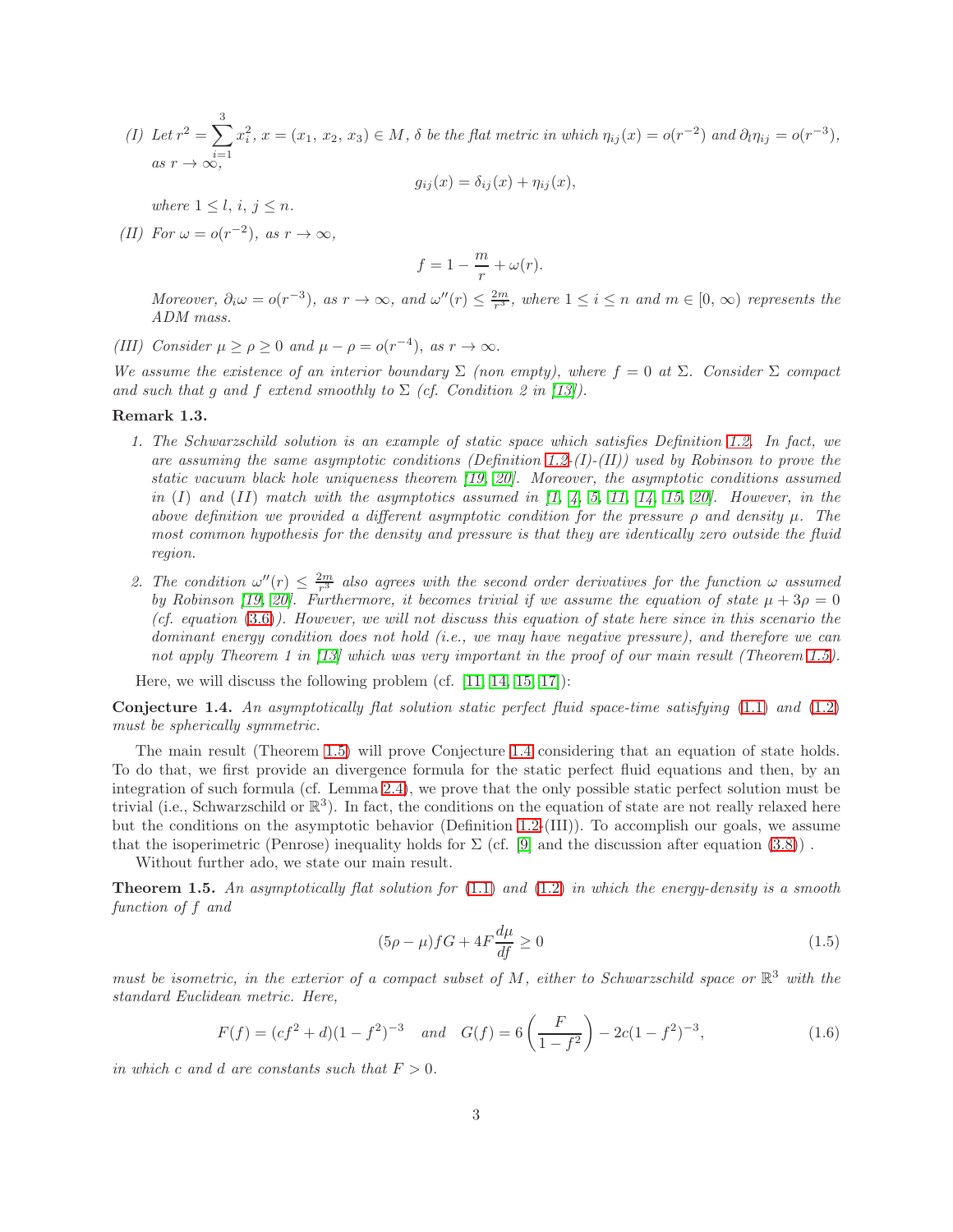It is worth to saying that functions  $F$  and  $G$  in the above theorem came from the original divergence formula of Robinson [\[19,](#page-11-4) page 697] used to proof the three dimensional static black hole uniqueness theorem. Here, we used these functions to get a distinct equation of state in the attempt to solve Conjecture [1.4.](#page-2-1)

As far was we know, the most general proof for Conjecture [1.4](#page-2-1) was presented by Masood-ul-Alam in [\[17\]](#page-11-3). In his proof, was assumed that the density  $\mu(\rho)$  is a non-decreasing function of the pressure  $\rho$ , where  $\mu$  and  $\rho$  are functions of f (see also [\[15,](#page-11-2) [16\]](#page-11-7) and their assumptions over the equations of state). Is worth to saying that his technique avoids a Robinson-type identity and uses the positive mass theorem as an approach. On the other hand, the results of Beig and Simon [\[4,](#page-10-2) [5\]](#page-10-3) used equations of state similar to [\(1.5\)](#page-2-2). Assuming their equation of state holds, they were able to provide a rigidity result. In fact, the equation of state Beig and Simon studied is related to the divergence formula of Robinson. However, their intention was to use the maximum principle for the Laplacian of a conformal metric, which came from a divergence formula for the conformal metric. Then, they concluded that this conformal metric is, in fact, conformally flat. Those proofs follow the same trend of using the conformal metric to get a rigidity using the positive mass theorem. Our approach is more similar to the strategy used by Robinson to get the static vacuum black hole uniqueness theorem [\[19,](#page-11-4) [20\]](#page-11-6).

Now let us analyze the hypothesis assumed in our main theorem. First, bear in mind that equations of state like [\(1.5\)](#page-2-2) were considered before (cf. [\[4,](#page-10-2) [5,](#page-10-3) [16\]](#page-11-7)). The decay (Definition [1.2\)](#page-1-3) assumed for  $\mu - \rho$  came naturally since it is expected that  $\mu = \rho = 0$  outside the fluid region (cf. [\[14,](#page-11-1) [15,](#page-11-2) [17\]](#page-11-3)). It seems more natural to assume a decay for the density and pressure instead of its immediate vanishing outside the fluid region. Thus, the assumption in Definition [1.2-](#page-1-3)(III) is weaker than the one assumed in the earliest works about this topic.

In addition, the asymptotic condition for the second derivative of the function  $\omega$  is reasonable, see Definition [1.2-](#page-1-3)(II), if we compare this decay with the decay assumed by Robinson and Agostiniani-Mazzieri [\[1,](#page-10-10) [19,](#page-11-4) [20\]](#page-11-6). Hence, part of our hypothesis concerns a slight change of the asymptotic conditions considered by [\[1,](#page-10-10) [4,](#page-10-2) [5,](#page-10-3) [11,](#page-10-5) [14\]](#page-11-1) and others. It is also important to remember that the dominant energy condition  $\mu \ge \rho$ holds for all known forms of matter.

### 2 Background

In this section we shall present some preliminaries which will be useful for the establishment of the desired results, we will obtain a useful expression of the divergence for the static perfect fluid equations similar to the divergence formula of Robinson [\[19,](#page-11-4) [20\]](#page-11-6) that will be integrated later. Then, we will get an inequality which leads us to a contradiction with our divergence formula (Lemma [2.4\)](#page-6-0). This will drive the solutions for the static perfect fluid space to be trivial (i.e., Schwarzschild or  $\mathbb{R}^3$ ).

We start by recalling that for a Riemannian manifold  $(M^3, g)$  the curvature tensor is defined by the following decomposition formula

$$
R_{ijkl} = (R_{ik}g_{jl} + R_{jl}g_{ik} - R_{il}g_{jk} - R_{jk}g_{il}) - \frac{R}{2}(g_{jl}g_{ik} - g_{il}g_{jk}),
$$

where  $R_{ijkl}$  stands for the Riemannian curvature operator. Moreover, the Cotton tensor C is given according to

$$
C_{ijk} = \nabla_i R_{jk} - \nabla_j R_{ik} - \frac{1}{4} (\nabla_i R g_{jk} - \nabla_j R g_{ik}).
$$

Another useful formula is the Ricci equation:

<span id="page-3-0"></span>
$$
\nabla_i \nabla_j \nabla_k f - \nabla_j \nabla_i \nabla_k f = R_{ijkl} \nabla^l f. \tag{2.1}
$$

In what follows, we set the covariant 3-tensor  $T_{ijk}$  by

$$
T_{ijk} = 2(\mathring{R}_{ik}\nabla_j f - \mathring{R}_{jk}\nabla_i f) + (\mathring{R}_{jl}\nabla^l fg_{ik} - \mathring{R}_{il}\nabla^l fg_{jk}).
$$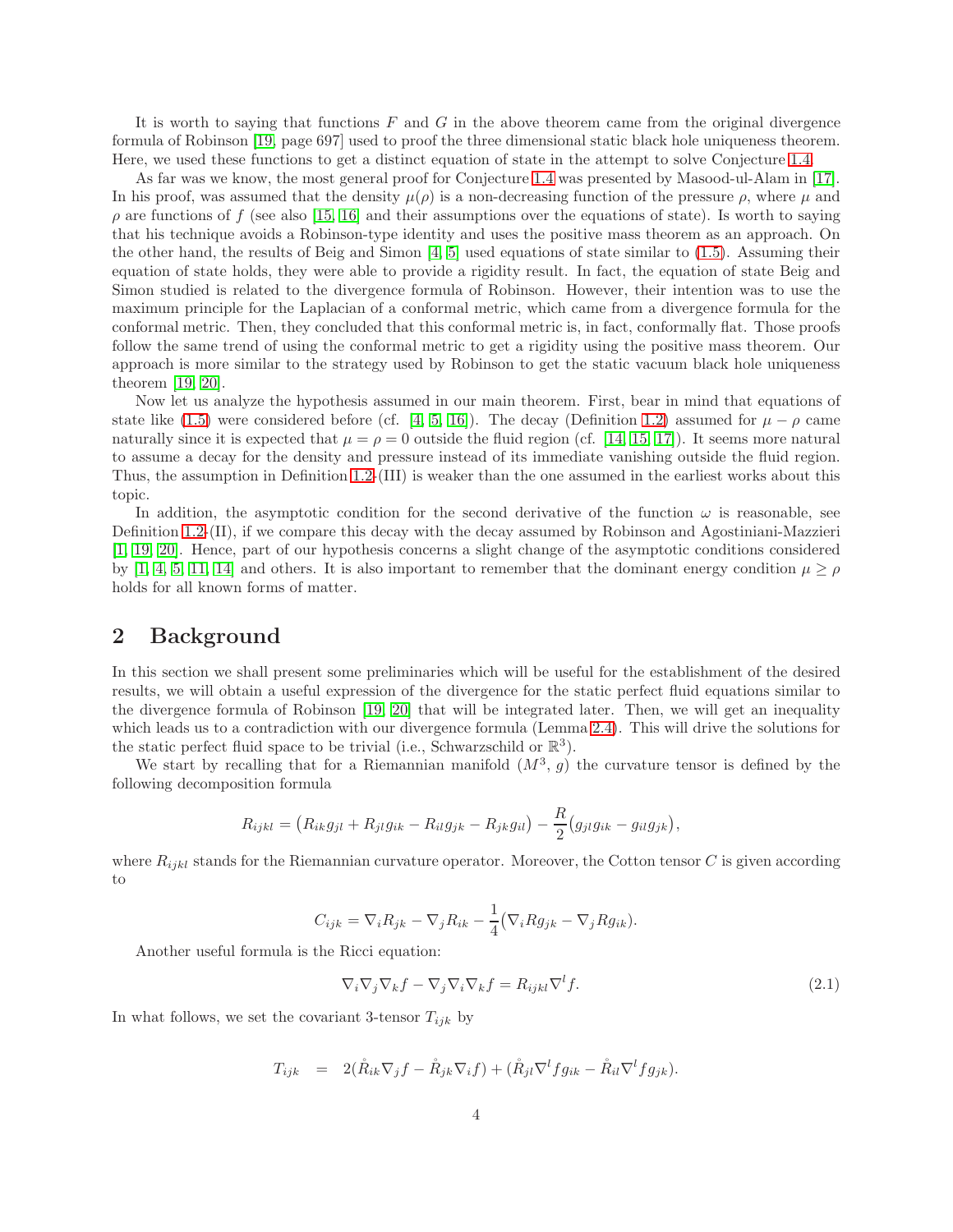Notice, also, that it is skew-symmetric in the first two indices and trace-free in any two indices.

The first lemma we present here was recently proved in [\[7\]](#page-10-7), and it connects the Cotton tensor with the perfect fluid equations in a simple expression which will be useful providing our divergence formula.

<span id="page-4-0"></span>**Lemma 2.1.** Let  $(M^3, g)$  be a Riemannian manifold and f a smooth function on  $M^3$  satisfying  $f \r{R}ic = \nabla^2 f$ . Then, it holds

$$
fC_{ijk} = T_{ijk}.
$$

The next lemma gives us a formula for the norm of the Cotton tensor involving only the functions of Definition [1.1.](#page-1-4)

<span id="page-4-2"></span>**Lemma 2.2.** Let  $(M^3, g, f)$  be the spatial factor of a static perfect fluid space-time. Then:

$$
f^{4}|C|^{2} = 4|\nabla f|^{2}[\Delta|\nabla f|^{2} - \frac{1}{f}\langle\nabla|\nabla f|^{2}, \nabla f\rangle - 8\pi f\langle\nabla\mu, \nabla f\rangle + 8\pi(\mu + \rho)|\nabla f|^{2} - (\Delta f)^{2}]
$$
  
- 3|\nabla|\nabla f|^{2}|^{2} + 4\Delta f\langle\nabla|\nabla f|^{2}, \nabla f\rangle.

Proof. From Lemma [2.1](#page-4-0) we have

$$
f^2 C_{ijk} = 2(f\mathring{R}_{ik}\nabla_j f - f\mathring{R}_{jk}\nabla_i f) + (f\mathring{R}_{jl}\nabla^l f g_{ik} - f\mathring{R}_{il}\nabla^l f g_{jk}).
$$

Using [\(1.4\)](#page-1-5) the above identity, it can be written in the following way

$$
f^{2}C_{ijk} = 2(\mathring{\nabla}_{ik}^{2} f \nabla_{j} f - \mathring{\nabla}_{jk}^{2} f \nabla_{i} f) + (\mathring{\nabla}_{jl}^{2} f \nabla^{l} f g_{ik} - \mathring{\nabla}_{il}^{2} f \nabla^{l} f g_{jk})
$$

Now, to prove the next identity we only need to use the above equation. Then,

$$
f^{4}|C|^{2} = f^{2}|T|^{2}
$$
  
=  $8|\overset{\circ}{\nabla}^{2}f|^{2}|\nabla f|^{2} - 12\overset{\circ}{\nabla}^{2}_{ik}f\nabla^{i}f(\overset{\circ}{\nabla}_{j}^{2})^{k}f\nabla^{j}f,$ 

where  $(\mathring{\nabla}_j^2)^k f = \nabla_j \nabla^k f - \frac{\Delta f}{n} g_j^k$ .

Since 
$$
\dot{\nabla}^2 f = \nabla^2 f - \frac{\Delta f}{3} g
$$
,  $|\dot{\nabla}^2 f|^2 = |\nabla^2 f|^2 - \frac{(\Delta f)^2}{3}$  and  $\nabla^2 f(\nabla f) = \frac{1}{2} \nabla |\nabla f|^2$  we get  
\n
$$
f^4 |C|^2 = 8|\nabla^2 f|^2 |\nabla f|^2 - 3|\nabla |\nabla f|^2|^2 - 4|\nabla f|^2 (\Delta f)^2 + 4\Delta f \langle \nabla |\nabla f|^2, \nabla f \rangle.
$$
\n(2.2)

<span id="page-4-1"></span>On the other hand, contracting  $(2.1)$  over i and k we get

$$
\nabla^i \nabla_j \nabla_i f - \nabla_j \Delta f = R_{jl} \nabla^l f.
$$

Moreover, from  $(1.1)$  and  $(1.2)$  we have

$$
\nabla^i \nabla_j \nabla_i f - \nabla_j \Delta f = \frac{1}{2f} \nabla_j |\nabla f|^2 + 4\pi (\mu - \rho) \nabla_j f.
$$

Then, using Equation (4.7) in [\[7\]](#page-10-7),

$$
\nabla_j \Delta f = \frac{f}{4} \nabla_j R - \frac{R}{2} \nabla_j f,
$$

we can infer that

$$
\nabla^i \nabla_j \nabla_i f - \frac{f}{4} \nabla_j R + \frac{R}{2} \nabla_j f = \frac{1}{2f} \nabla_j |\nabla f|^2 + 4\pi (\mu - \rho) \nabla_j f.
$$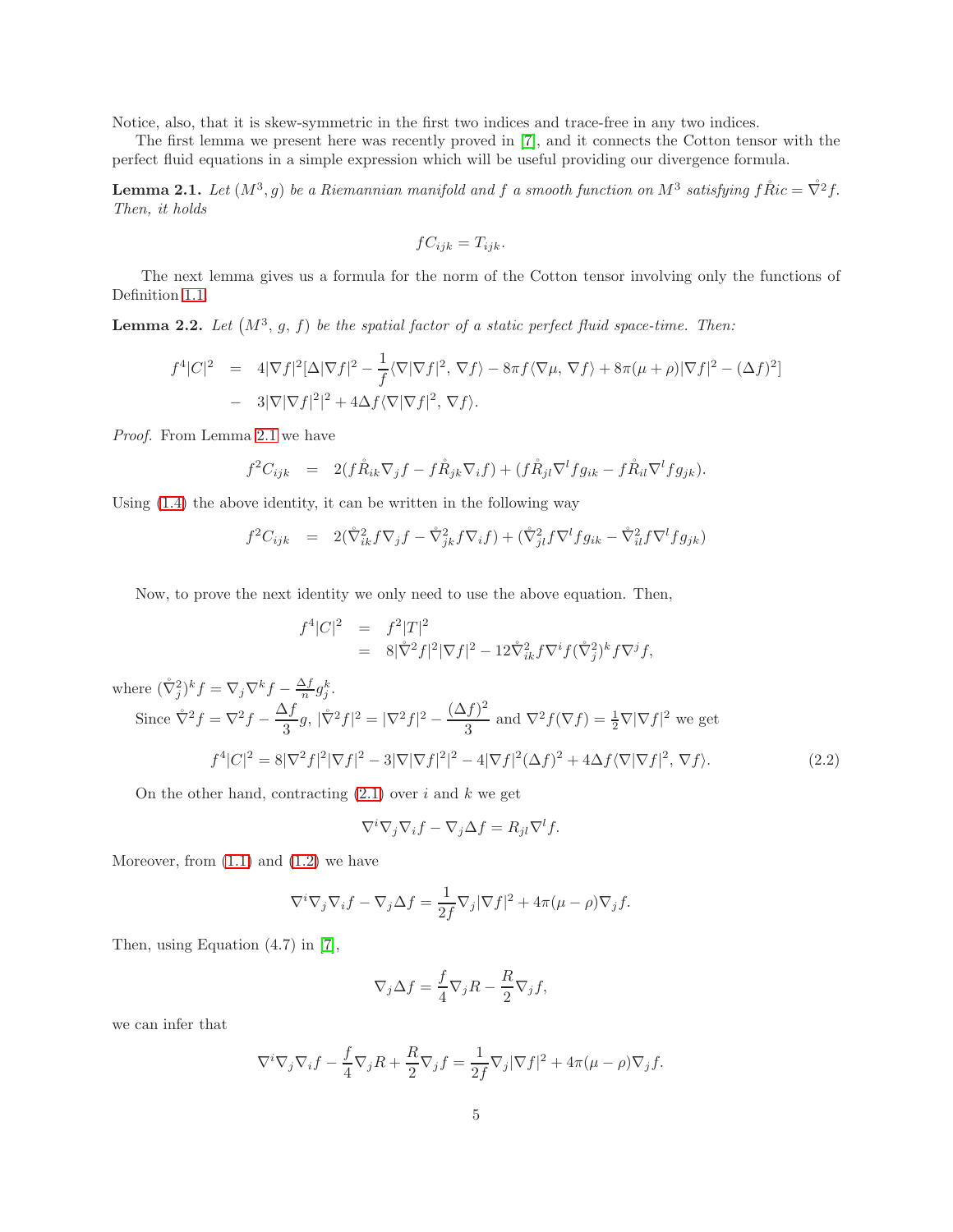Thus,

$$
\nabla^j f \nabla^i \nabla_j \nabla_i f = 4\pi f \langle \nabla \mu, \nabla f \rangle + \frac{1}{2f} \langle \nabla |\nabla f|^2, \nabla f \rangle - 4\pi (\mu + \rho) |\nabla f|^2.
$$

So, using this in the next equation

$$
\nabla^i(\nabla^j f \nabla_j \nabla_i f) = \nabla^i \nabla^j f \nabla_i \nabla_j f + \nabla^j f \nabla^i \nabla_j \nabla_i f,
$$

we will get

$$
2|\nabla^2 f|^2 = \Delta |\nabla f|^2 - \frac{1}{f} \langle \nabla |\nabla f|^2, \nabla f \rangle - 8\pi f \langle \nabla \mu, \nabla f \rangle + 8\pi (\mu + \rho) |\nabla f|^2.
$$

Combining the above equation with [\(2.2\)](#page-4-1) the result follows.

From now on, we start developing the divergence formulas for the static perfect fluid. For this formula, which is the key ingredient to prove our main results, we need to define the functions  $F$  and  $G$  given by [\(1.6\)](#page-2-3). This two functions appear naturally in the original proof of the divergence formula of Robinson [\[19\]](#page-11-4). Here, we assume the existence of the same functions in the attempt to provide a good divergence formula for the perfect fluid equations.

<span id="page-5-0"></span>**Lemma 2.3.** Let  $(M^3, g, f)$  be the spatial factor of a static perfect fluid space-time such that  $\mu := \mu(\rho)$ . Then,

$$
div [F(f^{-1}\nabla|\nabla f|^2 + 8\pi(\mu - \rho)\nabla f) + G|\nabla f|^2 \nabla f] - \frac{Ff^3|C|^2}{4|\nabla f|^2}
$$
  
=  $16\pi F \langle \nabla \mu, \nabla f \rangle + [8\pi(\mu - \rho)|\nabla f|^{-2}F' + G'] |\nabla f|^4 + \left[\frac{F\Delta f}{f} + 8\pi(\mu - \rho)F + G|\nabla f|^2\right] \Delta f$   
+  $\left(\frac{F'}{f} + G - \frac{F\Delta f}{f|\nabla f|^2}\right) \langle \nabla |\nabla f|^2, \nabla f \rangle + \frac{3F|\nabla|\nabla f|^2|^2}{4f|\nabla f|^2},$ 

where  $F(f)$  and  $G(f)$  are smooth functions of f.

*Proof.* The Bianchi identity for  $g$  is reduced to (cf. [\[5,](#page-10-3) [15,](#page-11-2) [17\]](#page-11-3))

<span id="page-5-1"></span>
$$
\nabla \rho = -f^{-1}(\mu + \rho)\nabla f. \tag{2.3}
$$

A straightforward computation gives us

$$
div [F(f^{-1}\nabla|\nabla f|^{2} + 8\pi(\mu - \rho)\nabla f) + G|\nabla f|^{2}\nabla f] = f^{-1}\langle \nabla F, \nabla|\nabla f|^{2}\rangle + 8\pi(\mu - \rho)\langle \nabla F, \nabla f \rangle
$$
  
\n
$$
- Ff^{-2}\langle \nabla f, \nabla|\nabla f|^{2}\rangle + Ff^{-1}\Delta|\nabla f|^{2} + 8\pi F\langle \nabla \mu, \nabla f \rangle - 8\pi F\langle \nabla \rho, \nabla f \rangle + 8\pi(\mu - \rho)F\Delta f
$$
  
\n
$$
+ |\nabla f|^{2}\langle \nabla G, \nabla f \rangle + G\langle \nabla f, \nabla|\nabla f|^{2}\rangle + G|\nabla f|^{2}\Delta f
$$
  
\n
$$
= f^{-1}F'\langle \nabla f, \nabla|\nabla f|^{2}\rangle + 8\pi(\mu - \rho)F'|\nabla f|^{2}
$$
  
\n
$$
- Ff^{-2}\langle \nabla f, \nabla|\nabla f|^{2}\rangle + Ff^{-1}\Delta|\nabla f|^{2} + 8\pi F\langle \nabla \mu, \nabla f \rangle - 8\pi F\langle \nabla \rho, \nabla f \rangle + 8\pi(\mu - \rho)F\Delta f
$$
  
\n
$$
+ G'|\nabla f|^{4} + G\langle \nabla f, \nabla|\nabla f|^{2}\rangle + G|\nabla f|^{2}\Delta f
$$
  
\n
$$
= Ff^{-1}\Delta|\nabla f|^{2} + (f^{-1}F' - Ff^{-2} + G)\langle \nabla f, \nabla|\nabla f|^{2}\rangle + 8\pi(\mu - \rho)F'|\nabla f|^{2}
$$
  
\n
$$
+ 8\pi F\langle \nabla \mu, \nabla f \rangle - 8\pi F\langle \nabla \rho, \nabla f \rangle
$$
  
\n
$$
+ G'|\nabla f|^{4} + [G|\nabla f|^{2} + 8\pi(\mu - \rho)F]\Delta f
$$
  
\n
$$
= Ff^{-1}\Delta|\nabla f|^{2} + (f^{-1}F' - Ff^{-
$$

$$
+ \quad [G|\nabla f|^2 + 8\pi(\mu - \rho)F]\Delta f + G'|\nabla f|^4.
$$

 $\Box$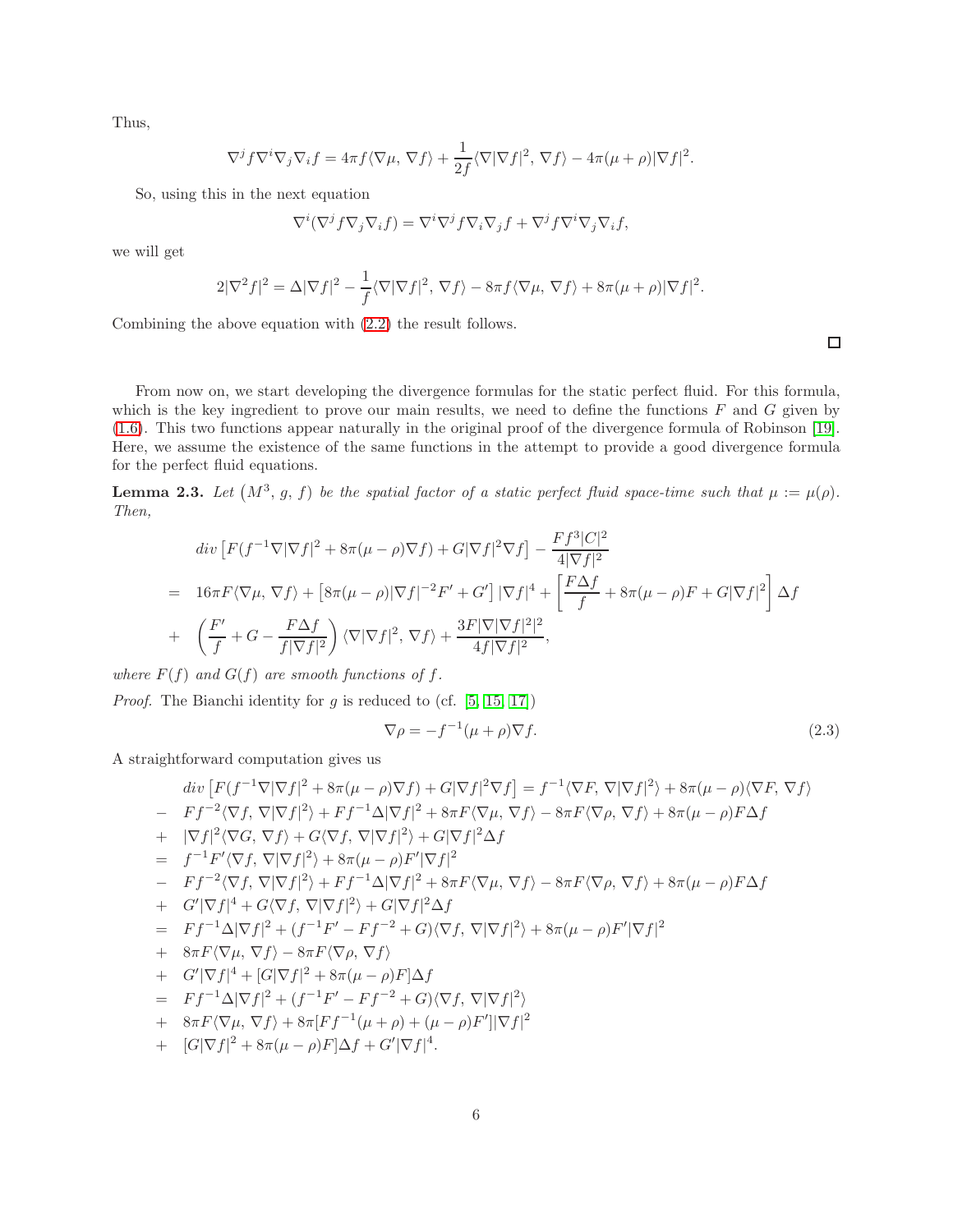Combining the above formula with Lemma [2.2](#page-4-2) we get the result.

Finally, we present the divergence equation for the static perfect fluid. This equality was mainly inspired by Robinson [\[19\]](#page-11-4).

<span id="page-6-0"></span>**Lemma 2.4.** Let  $(M^3, g, f)$  be the spatial factor of a static perfect fluid space-time such that  $\mu := \mu(\rho)$ . Then,

$$
div \left[ F(f^{-1}\nabla|\nabla f|^{2} + 8\pi(\mu - \rho)\nabla f) + G|\nabla f|^{2}\nabla f \right]
$$
  
= 
$$
\frac{Ff^{3}|C|^{2}}{4|\nabla f|^{2}} - \frac{F\Delta f}{f|\nabla f|^{2}} \langle \nabla|\nabla f|^{2}, \nabla f \rangle + \frac{3F}{4f|\nabla f|^{2}} \left| \nabla|\nabla f|^{2} + 8\frac{f|\nabla f|^{2}\nabla f}{(1 - f^{2})} \right|^{2}
$$
  
+ 
$$
4\pi (3\mu + \rho) F\Delta f + \frac{96\pi fF}{1 - f^{2}} |\nabla f|^{2} (\mu - \rho) + 4\pi |\nabla f|^{2} \left[ (5\rho - \mu) fG + 4F \frac{d\mu}{df} \right].
$$

Proof. Notice that

<span id="page-6-1"></span>
$$
\frac{3F}{4f|\nabla f|^2} \left| \nabla |\nabla f|^2 + 8 \frac{f|\nabla f|^2 \nabla f}{(1 - f^2)} \right|^2 = \frac{3F}{4f|\nabla f|^2} |\nabla |\nabla f|^2|^2 + \frac{12F}{(1 - f^2)} \langle \nabla |\nabla f|^2, \nabla f \rangle + 48 \frac{Ff|\nabla f|^4}{(1 - f^2)^2}.
$$
\n(2.4)

Combining Lemma [2.3](#page-5-0) with [\(2.4\)](#page-6-1), it yields us

$$
div\left[F(f^{-1}\nabla|\nabla f|^2 + 8\pi(\mu - \rho)\nabla f) + G|\nabla f|^2 \nabla f\right] - \frac{Ff^3|C|^2}{4|\nabla f|^2}
$$
  
=  $16\pi F\langle\nabla\mu, \nabla f\rangle + \left[8\pi(\mu - \rho)|\nabla f|^{-2}F' + G' - \frac{48Ff}{(1 - f^2)^2}\right]|\nabla f|^4 + \left[\frac{F\Delta f}{f} + 8\pi(\mu - \rho)F + G|\nabla f|^2\right]\Delta f$   
+  $\left(\frac{F'}{f} + G - \frac{F\Delta f}{f|\nabla f|^2} - \frac{12F}{(1 - f^2)}\right)\langle\nabla|\nabla f|^2, \nabla f\rangle + \frac{3F}{4f|\nabla f|^2}\left|\nabla|\nabla f|^2 + 8\frac{f|\nabla f|^2 \nabla f}{(1 - f^2)}\right|^2.$ 

Now, consider

$$
F(f) = (cf2 + d)(1 - f2)-3, \quad G(f) = 6\left(\frac{F}{1 - f2}\right) - 2c(1 - f2)-3
$$

such that  $c, d \in \mathbb{R}$ . A straightforward computation assures us that

$$
\begin{cases}\n\frac{F'}{f} + G = \frac{12F}{1 - f^2}; \\
G' = \frac{48Ff}{(1 - f^2)^2}.\n\end{cases}
$$

Therefore,

$$
div [F(f^{-1}\nabla|\nabla f|^2 + 8\pi(\mu - \rho)\nabla f) + G|\nabla f|^2 \nabla f] - \frac{Ff^3|C|^2}{4|\nabla f|^2}
$$
  
=  $16\pi F \langle \nabla \mu, \nabla f \rangle + 8\pi(\mu - \rho)F'|\nabla f|^2 - \frac{F\Delta f}{f|\nabla f|^2} \langle \nabla |\nabla f|^2, \nabla f \rangle$   
+  $\frac{3F}{4f|\nabla f|^2} |\nabla |\nabla f|^2 + 8\frac{f|\nabla f|^2 \nabla f}{(1 - f^2)}|^2 + [4\pi(3\mu + \rho)F + G|\nabla f|^2] \Delta f,$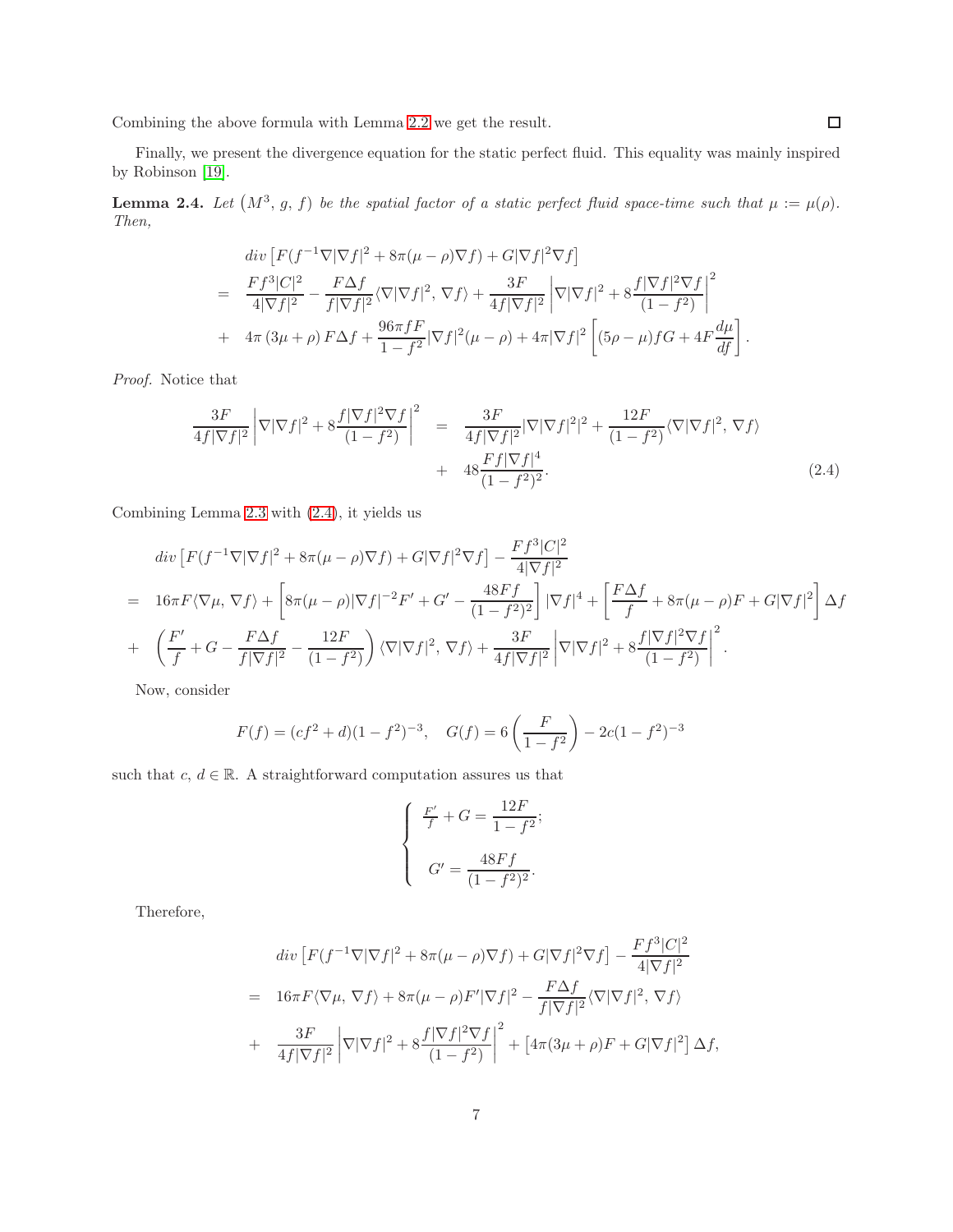where  $F' = \frac{2cf}{(1-f^2)^3} + \frac{6f(cf^2+d)}{(1-f^2)^4}$  $\frac{f(c_f + a)}{(1 - f^2)^4}$ . Then, we can rearrange the above equation to get

$$
div [F(f^{-1}\nabla|\nabla f|^2 + 8\pi(\mu - \rho)\nabla f) + G|\nabla f|^2 \nabla f] - \frac{Ff^3|C|^2}{4|\nabla f|^2}
$$
  
\n
$$
= 16\pi F \langle \nabla \mu, \nabla f \rangle + [8\pi(\mu - \rho)F' + 4\pi(\mu + 3\rho)fg]|\nabla f|^2 - \frac{F\Delta f}{f|\nabla f|^2} \langle \nabla |\nabla f|^2, \nabla f \rangle
$$
  
\n
$$
+ \frac{3F}{4f|\nabla f|^2} |\nabla |\nabla f|^2 + 8\frac{f|\nabla f|^2 \nabla f}{(1 - f^2)}|^2 + 4\pi (3\mu + \rho) F\Delta f
$$
  
\n
$$
= 16\pi F \langle \nabla \mu, \nabla f \rangle + \frac{96\pi fF}{1 - f^2} |\nabla f|^2 (\mu - \rho) - \frac{F\Delta f}{f|\nabla f|^2} \langle \nabla |\nabla f|^2, \nabla f \rangle
$$
  
\n
$$
+ \frac{3F}{4f|\nabla f|^2} |\nabla |\nabla f|^2 + 8\frac{f|\nabla f|^2 \nabla f}{(1 - f^2)}|^2 + 4\pi (3\mu + \rho) F\Delta f + 4\pi (5\rho - \mu) f G|\nabla f|^2.
$$

Considering  $\mu = \mu(f)$  and [\(2.3\)](#page-5-1), we obtain the desired result.

 $\Box$ 

## 3 Proof of the main results

**Proof of Theorem [1.5:](#page-2-0)** We start the demonstration by proving that from  $(1.1)$  we have

$$
X(|\nabla f|^2) = 2\langle \nabla_X \nabla f, \nabla f \rangle
$$
  
=  $2\nabla^2 f(X, \nabla f)$   
=  $2fRic(X, \nabla f) - 8\pi(\mu - \rho)f\langle X, \nabla f \rangle = 0,$ 

for any  $X \in \mathfrak{X}(\Sigma)$ . Since  $f = 0$  at  $\Sigma$ ,  $\kappa = |\nabla f|$  is a non null constant on  $\Sigma$  (by lemma 1 in [\[13\]](#page-10-9) we have that  $\nabla f$  does not vanish at  $\Sigma$ ).

In what follows,  $\eta$  and  $N = \frac{-\nabla f}{\sqrt{\sum f}}$  $\frac{V - Vf}{|\nabla f|}$  are the normal vector fields of the sphere S and interior boundary  $\Sigma$ , respectively. Here we assume f and g extend smoothly to the interior boundary  $\Sigma$  (see Definition [1.2\)](#page-1-3). From Lemma [2.4](#page-6-0) and [\(1.2\)](#page-1-1) we can infer that

<span id="page-7-0"></span>
$$
\int_M \operatorname{div} \left[ F(f^{-1} \nabla |\nabla f|^2 + 8\pi (\mu - \rho) \nabla f) + G |\nabla f|^2 \nabla f \right] d\upsilon \ge -4\pi \int_M \frac{(\mu + 3\rho) F}{|\nabla f|^2} \langle \nabla |\nabla f|^2, \nabla f \rangle d\upsilon. \tag{3.1}
$$

From now on we apply Stokes's theorem in the above inequality but first notice that from [\(1.1\)](#page-1-0) we have

$$
F(f^{-1}\nabla|\nabla f|^2 + 8\pi(\mu - \rho)\nabla f) + G|\nabla f|^2 \nabla f = 2FRic(\nabla f) + G|\nabla f|^2 \nabla f.
$$

Therefore, from the fact that  $f = 0$  at  $\Sigma$  and from the asymptotic conditions at the end E of the manifold  $M^3$ , an integration of the above equation yields to

$$
\int_{M} \operatorname{div} \left[ F(f^{-1} \nabla |\nabla f|^{2} + 8\pi (\mu - \rho) \nabla f) + G |\nabla f|^{2} \nabla f \right] \operatorname{dv}
$$
\n
$$
= \int_{\Sigma} \langle 2dRic(\nabla f) + 2(3d - c) |\nabla f|^{2} \nabla f, \frac{-\nabla f}{|\nabla f|} \rangle ds
$$
\n
$$
+ \lim_{r \to \infty} \int_{\mathbb{S}(r)} \langle Ff^{-1} \nabla |\nabla f|^{2} + 8\pi (\mu - \rho) F \nabla f + G |\nabla f|^{2} \nabla f, \eta \rangle ds
$$
\n
$$
= -d |\nabla f| \int_{\Sigma} 2Ric(N, N) ds - 2(3d - c) |\nabla f|^{3} Area(\Sigma)
$$
\n
$$
+ \lim_{r \to \infty} \int_{\mathbb{S}(r)} \langle Ff^{-1} \nabla |\nabla f|^{2} + 8\pi (\mu - \rho) F \nabla f + G |\nabla f|^{2} \nabla f, \eta \rangle ds.
$$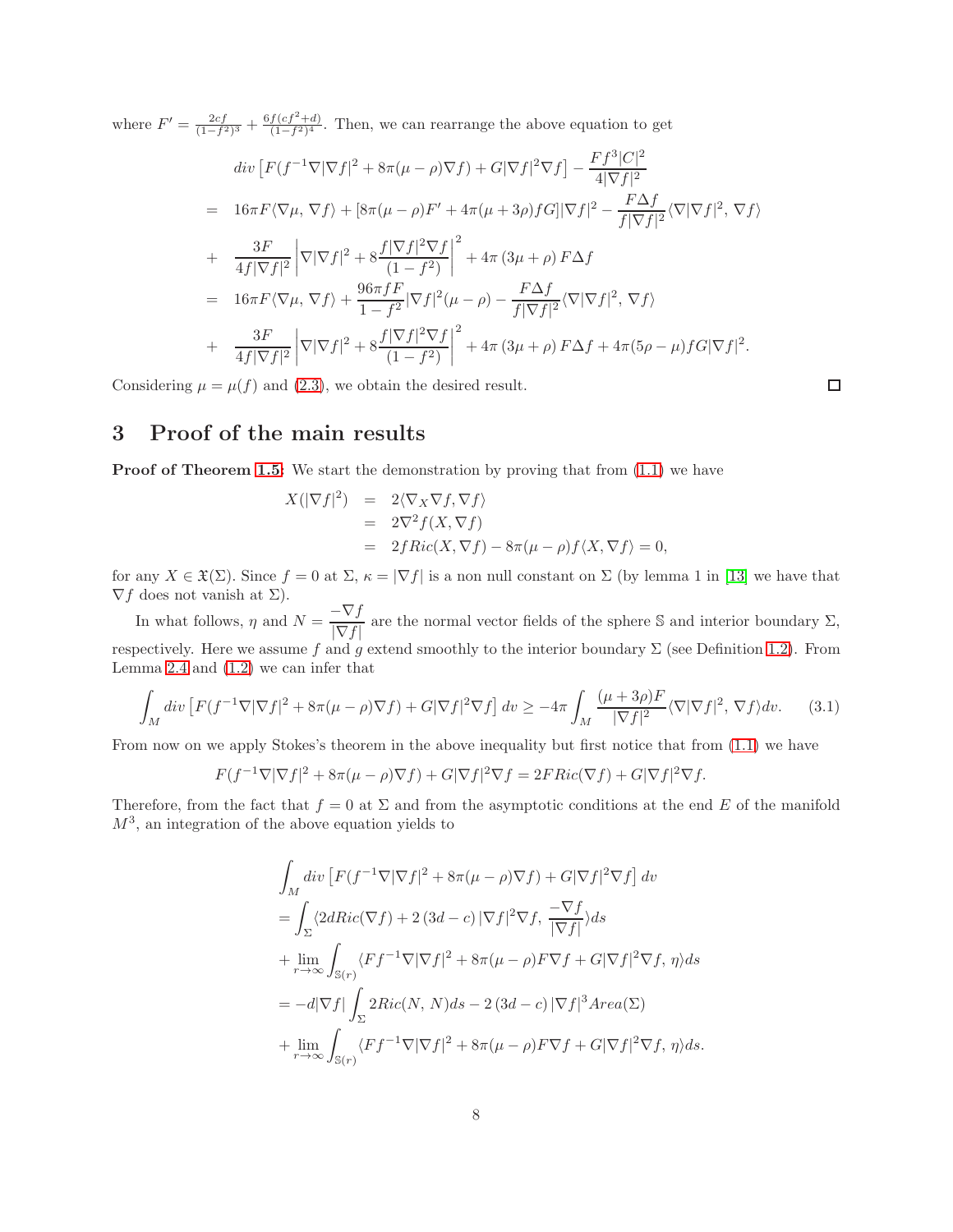A similar integration can be found in [\[14,](#page-11-1) equation (3.24)] and [\[19,](#page-11-4) equation (3.3)].

Since  $\Sigma$  is umbilic (cf. [\[7\]](#page-10-7)), i.e., the second fundamental formula  $h^{\Sigma} = 0$ , and  $R = 16\pi\mu = 0$  in  $\Sigma$  (cf. Theorem 1 in [\[13\]](#page-10-9), which proved  $\mu = \rho = 0$  at  $\Sigma$  if  $\mu$  and  $\rho$  are non negative functions) from the Gauss equation we have

$$
R^{\Sigma} = -2Ric(N, N).
$$

Thus,

<span id="page-8-0"></span>
$$
\int_{M} div \left[ F(f^{-1} \nabla |\nabla f|^{2} + 8\pi (\mu - \rho) \nabla f) + G |\nabla f|^{2} \nabla f \right] dv
$$
\n
$$
= d\kappa \int_{\Sigma} R^{\Sigma} ds - 2 (3d - c) \kappa^{3} Area(\Sigma)
$$
\n
$$
+ \lim_{r \to \infty} \int_{\mathbb{S}(r)} \langle F f^{-1} \nabla |\nabla f|^{2} + 8\pi (\mu - \rho) F \nabla f + G |\nabla f|^{2} \nabla f, \eta \rangle ds. \tag{3.2}
$$

The easiest way to evaluate the two-dimensional integral at infinity that arises after the application of Stokes' theorem is to use spherical polar coordinates to describe the asymptotic flatness of the three-metric. Then, to evaluate asymptotically on a sphere of radius  $r$  as  $r$  tends to infinity - we will only need to keep leading terms. Using the facts that  $g_{rr}$  tends to one and f tends to  $1 - m/r$ , we will compute the integral ahead.

First of all, from Definition [1.1](#page-1-4) and Definition [1.2](#page-1-3) we have

$$
0 \le 4\pi \int_M (\mu + 3\rho) f dv = \int_M \Delta f dv = \int_{\Sigma} \langle \nabla f, \frac{-\nabla f}{|\nabla f|} \rangle ds + \lim_{r \to \infty} \int_{\mathbb{S}(r)} \langle \nabla f, \eta \rangle ds
$$
  
=  $-\kappa \text{Area}(\Sigma) + m \lim_{r \to \infty} \frac{1}{r^2} \int_{\mathbb{S}(r)} ds = -\kappa \text{Area}(\Sigma) + 4\pi m,$ 

where  $\eta$  is the exterior normal vector field of S. So, we can conclude that

<span id="page-8-3"></span>
$$
\kappa Area(\Sigma) \le 4\pi m. \tag{3.3}
$$

Since  $f > 0$  in M, equality holds if and only if  $\mu + 3\rho = 0$ .

On the other hand, we can consult [\[14,](#page-11-1) [19\]](#page-11-4) to see that

<span id="page-8-1"></span>
$$
\lim_{r \to \infty} \int_{\mathbb{S}(r)} \langle F f^{-1} \nabla |\nabla f|^2 + 8\pi (\mu - \rho) F \nabla f + G |\nabla f|^2 \nabla f, \eta \rangle ds
$$

$$
= \frac{-(c+d)\pi}{2m} + \lim_{r \to \infty} \int_{\mathbb{S}(r)} \langle 8\pi (\mu - \rho) F \nabla f, \eta \rangle ds
$$

$$
= \frac{-(c+d)\pi}{2m} + \lim_{r \to \infty} \int_{\mathbb{S}(r)} 8\pi (\mu - \rho) F \frac{m}{r^2} ds
$$

$$
= \frac{-(c+d)\pi}{2m} + 32m\pi^2 \lim_{r \to \infty} (\mu - \rho) F. \tag{3.4}
$$

Therefore, combining  $(3.1)$ ,  $(3.2)$  and  $(3.4)$  we get

<span id="page-8-2"></span>
$$
d\kappa \int_{\Sigma} R^{\Sigma} ds - 2 (3d - c) \kappa^{3} Area(\Sigma)
$$
  
\n
$$
\geq \frac{(c + d)\pi}{2m} - \left[ 32m\pi^{2} \lim_{r \to \infty} (\mu - \rho)F + 4\pi \int_{M} \frac{(\mu + 3\rho)F}{|\nabla f|^{2}} \langle \nabla |\nabla f|^{2}, \nabla f \rangle dv \right].
$$
 (3.5)

Considering the asymptotic conditions we also have

$$
\nabla f = f'\nabla r
$$
 and  $\nabla|\nabla f|^2 = 2f'f''\nabla r$ ;  $r = |x| \to \infty$ .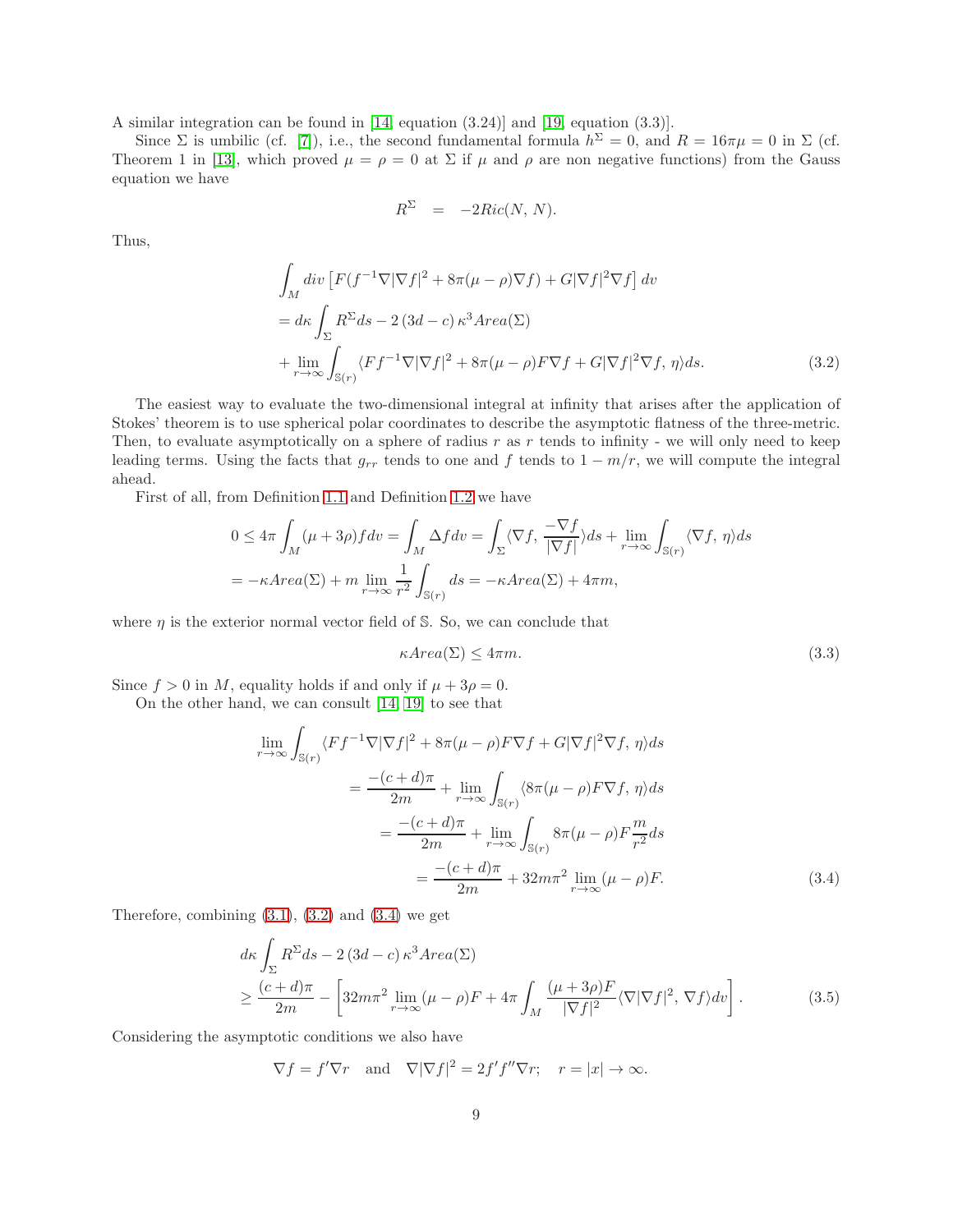Notice that

$$
\langle \nabla |\nabla f|^2, \nabla f \rangle = 2(f')^2 f''.
$$

Then, by Definition [1.2,](#page-1-3) we have  $\omega'' \leq 2mr^{-3}$ . So,

<span id="page-9-0"></span>
$$
\frac{F\Delta f}{f|\nabla f|^2}\langle \nabla|\nabla f|^2, \nabla f\rangle = 8\pi f''(\mu + 3\rho)F = \underbrace{8\pi(\mu + 3\rho)F}_{\geq 0}\underbrace{(\omega'' - \frac{2m}{r^3})}_{\leq 0} \leq 0. \tag{3.6}
$$

Additionally, assuming that  $\mu - \rho = o(r^{-4})$ , for a sufficiently large r, we get

$$
\lim_{r \to \infty} (\mu - \rho) F = \lim_{r \to \infty} \frac{(\mu - \rho)[cf^2 + d]}{(1 - f^2)^3} = \lim_{r \to \infty} \frac{r^4 (\mu - \rho)[c(r - m)^2 + dr^2]}{m^3 (2r - m)^3} = 0.
$$
\n(3.7)

Now, we need to consider two special cases: (I)  $c = 1$  and  $d = 0$ ; (II)  $d = 1$  and  $c = -1$ .

**Case (I):** Considering  $c = 1$  and  $d = 0$ , from [\(3.5\)](#page-8-2) we have

<span id="page-9-1"></span>
$$
\kappa^3 Area(\Sigma) \ge \frac{\pi}{4m}.\tag{3.8}
$$

Considering [\(3.3\)](#page-8-3) and combining with the above inequality we get

$$
\frac{1}{4m} \leq \kappa.
$$

Therefore, using again [\(3.3\)](#page-8-3) we have that the isoperimetric (Penrose) inequality holds, i.e.,  $Area(\Sigma)$  <  $16m^2\pi$ . This result can be interpreted as an optimal lower bound for the mass m. In fact, from [\(3.3\)](#page-8-3) we have  $Area(\Sigma) \leq \frac{4m\pi}{\kappa} \leq 16m^2\pi$ . So, we can infer that  $\kappa = |\nabla f| \Big|_{\Sigma} = \frac{1}{4m^2}$  $\frac{1}{4m}$  (otherwise we will have a better estimate for  $Area(\Sigma)$  than the Penrose estimate), and again from  $(3.8)$  we get

$$
\kappa^2 Area(\Sigma) \ge \pi.
$$

**Case (II):** Considering  $c = -1$  and  $d = 1$ , from [\(3.5\)](#page-8-2) we have

$$
\kappa \int_{\Sigma} R^{\Sigma} ds - 8\kappa^3 Area(\Sigma) \ge 0
$$

So, from the Gauss-Bonnet theorem we obtain

$$
2\pi \mathfrak{X}(\Sigma) = \int_{\Sigma} R^{\Sigma} ds \ge 8\kappa^2 Area(\Sigma) > 0,
$$

where  $\mathfrak{X}(\Sigma)$  is the Euler characteristic of  $\Sigma$ . Thus, we can conclude that  $\mathfrak{X}(\Sigma)$  is equal to 1 or 2. That is,

$$
\pi \ge \kappa^2 Area(\Sigma).
$$

Conclusion: Hence, Case (I) and Case (II) are compatible if and only if the right-hand side of the equality in Lemma [2.4](#page-6-0) is identically zero (cf. [\[19,](#page-11-4) [20\]](#page-11-6)). That is,

$$
0 = \frac{Ff^3|C|^2}{4|\nabla f|^2} - \frac{F\Delta f}{f|\nabla f|^2} \langle \nabla |\nabla f|^2, \nabla f \rangle + \frac{3F}{4f|\nabla f|^2} \left| \nabla |\nabla f|^2 + 8\frac{f|\nabla f|^2 \nabla f}{(1-f^2)} \right|^2 + 4\pi (3\mu + \rho) F\Delta f + \frac{96\pi fF}{1-f^2} |\nabla f|^2 (\mu - \rho) + 4\pi |\nabla f|^2 \left[ (5\rho - \mu) fG + 4F \frac{d\mu}{df} \right] = \frac{Ff^3|C|^2}{4|\nabla f|^2} + \frac{3F}{4f|\nabla f|^2} \left| \nabla |\nabla f|^2 + 8\frac{f|\nabla f|^2 \nabla f}{(1-f^2)} \right|^2 + 8\pi (\mu + 3\rho) F \left( \frac{2m}{r^3} - \omega'' \right) + 4\pi (3\mu + \rho) F\Delta f + \frac{96\pi fF}{1-f^2} |\nabla f|^2 (\mu - \rho) + 4\pi |\nabla f|^2 \left[ (5\rho - \mu) fG + 4F \frac{d\mu}{df} \right] \ge 0.
$$
(3.9)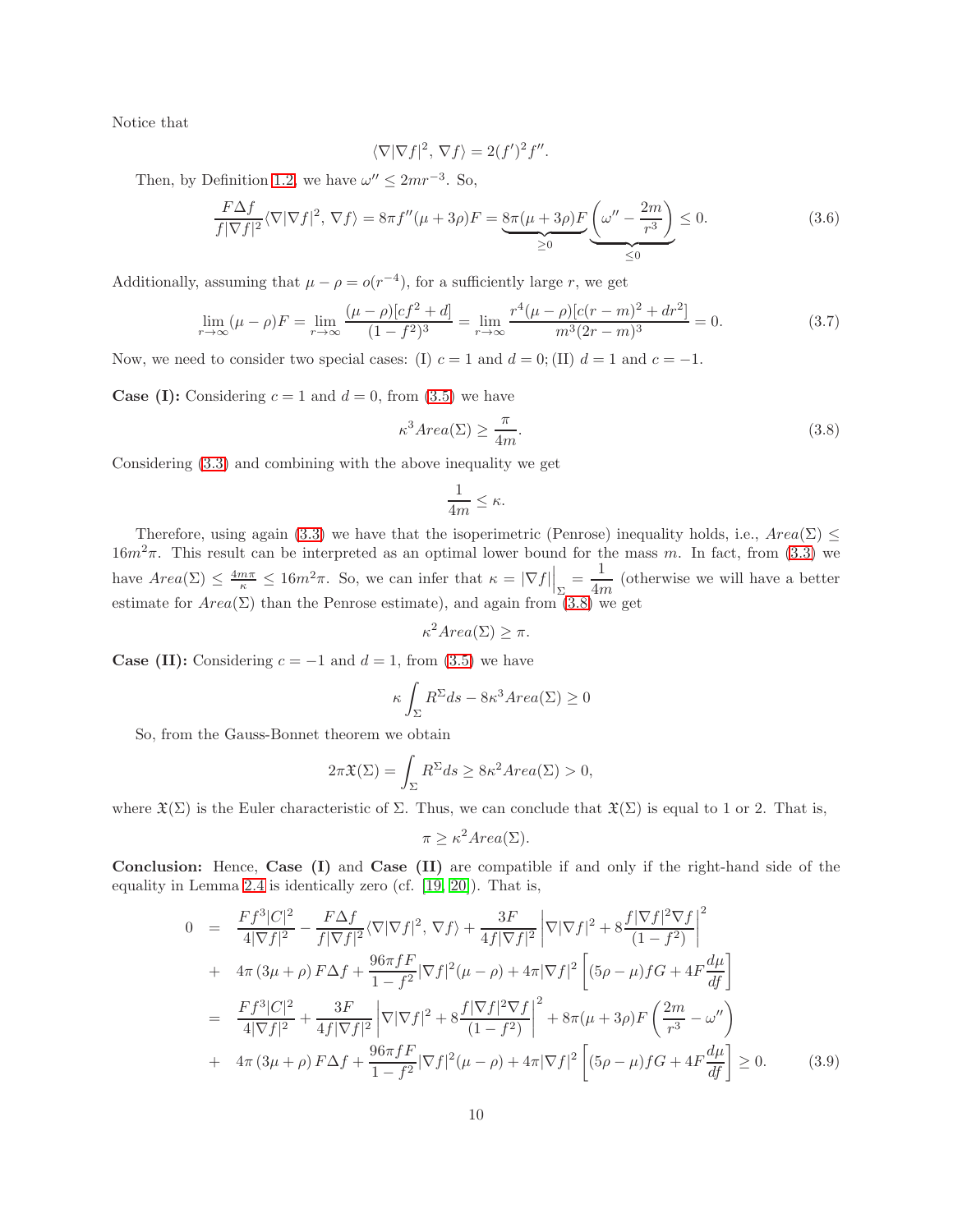Therefore, from the above identity we have two possibilities, either the Cotton tensor is zero and  $\mu =$  $\rho = 0$ , or the Cotton tensor is zero and f is constant.

In the first case we get that  $(M^3, g, f)$  is conformally flat and the static space is vacuum. Then, from [\[6,](#page-10-12) [19\]](#page-11-4) we have that  $(M^3, g)$  is isometric to Schwarzschild. If f is a constant function, we have that  $(M^3, g)$ is conformally flat and, from  $(1.4)$ , an Einstein manifold, so it has constant curvature (cf. [\[10\]](#page-10-8)). However, from [\(1.2\)](#page-1-1) we get  $\mu + 3\rho = 0$ , and since we assume that  $\mu$  and  $\rho$  are non negative, we must have  $\mu = \rho = 0$ . Thus, the only possibility is  $(M^3, g)$  to be isometric to  $\mathbb{R}^3$  with the Euclidean metric.

Acknowledgment: This work was done while the third author was a postdoc at Instituto de Matemática e Estatística, Universidade Federal de Goiás, Brazil. He is grateful to the hosted institution for the scientific atmosphere that it has provided during his visit.

# <span id="page-10-10"></span>References

- <span id="page-10-6"></span>[1] Agostiniani, Virginia; Mazzieri, Lorenzo. On the geometry of the level sets of bounded static potentials. Comm. Math. Phys. 355 (2017), no. 1, 261-301. MR3670734
- [2] Andersson, Lars; Burtscher, Annegret Y. On the asymptotic behavior of static perfect fluids. Ann. Henri Poincaré 20 (2019), no. 3, 813-857. MR3916963
- <span id="page-10-0"></span>[3] Avez, André. Le ds<sup>2</sup> de Schwarzschild parmi les ds<sup>2</sup> stationnaires. Ann. Inst. H. Poincaré Sect. A (N.S.) 1 (1964), 291–300. MR0197168
- <span id="page-10-2"></span>[4] Beig, R.; Simon, W. On the spherical symmetry of static perfect fluids in general relativity. Lett. Math. Phys. 21 (1991), no. 3, 245-250. MR1102135
- <span id="page-10-3"></span>[5] Beig, R.; Simon, W. On the uniqueness of static perfect-fluid solutions in general relativity. Comm. Math. Phys. 144 (1992), no. 2, 373-390. MR1152378
- <span id="page-10-12"></span>[6] Bunting, Gary L.; Masood-ul-Alam, A. K. M. Nonexistence of multiple black holes in asymptotically Euclidean static vacuum space-time. Gen. Relativity Gravitation 19 (1987), no. 2, 147-154. MR0876598
- <span id="page-10-7"></span>[7] Coutinho, F.; Diógenes, R.; Leandro, B.; Ribeiro, E., Jr. Static perfect fluid space-time on compact manifolds. Classical Quantum Gravity 37 (2020), no. 1, 015003, 23 pp. MR4054632
- <span id="page-10-11"></span><span id="page-10-4"></span>[8] Heinzle, J. Mark; Uggla, Claes. Newtonian stellar models. Ann. Physics 308 (2003), no. 1, 18–61. MR2017988
- [9] Huisken, Gerhard; Ilmanen, Tom. The inverse mean curvature flow and the Riemannian Penrose inequality. J. Differential Geom. 59 (2001), no. 3, 353-437. MR1916951
- <span id="page-10-8"></span>[10] Kobayashi, Osamu; Obata, Morio. Conformally-flatness and static space-time. Manifolds and Lie groups (Notre Dame, Ind., 1980), pp. 197–206, Progr. Math., 14, Birkh¨auser, Boston, Mass., 1981. MR0642858
- <span id="page-10-5"></span><span id="page-10-1"></span>[11] Künzle, H. P. On the spherical symmetry of a static perfect fluid. Comm. Math. Phys. 20 (1971), 85-100. MR0275833
- [12] Lindblom, Lee. Some properties of static general relativistic stellar models. Journal of Math. Phys. 21 (1980), no. 6, 1455-1459.
- <span id="page-10-9"></span>[13] Leandro, B.; Pina, H; Ribeiro, E., Jr. Volume growth for geodesic balls of static vacuum space on 3-manifolds. Ann. Mat. Pura Appl.(4) 199 (2020), no. 3, 863-873. MR4102794